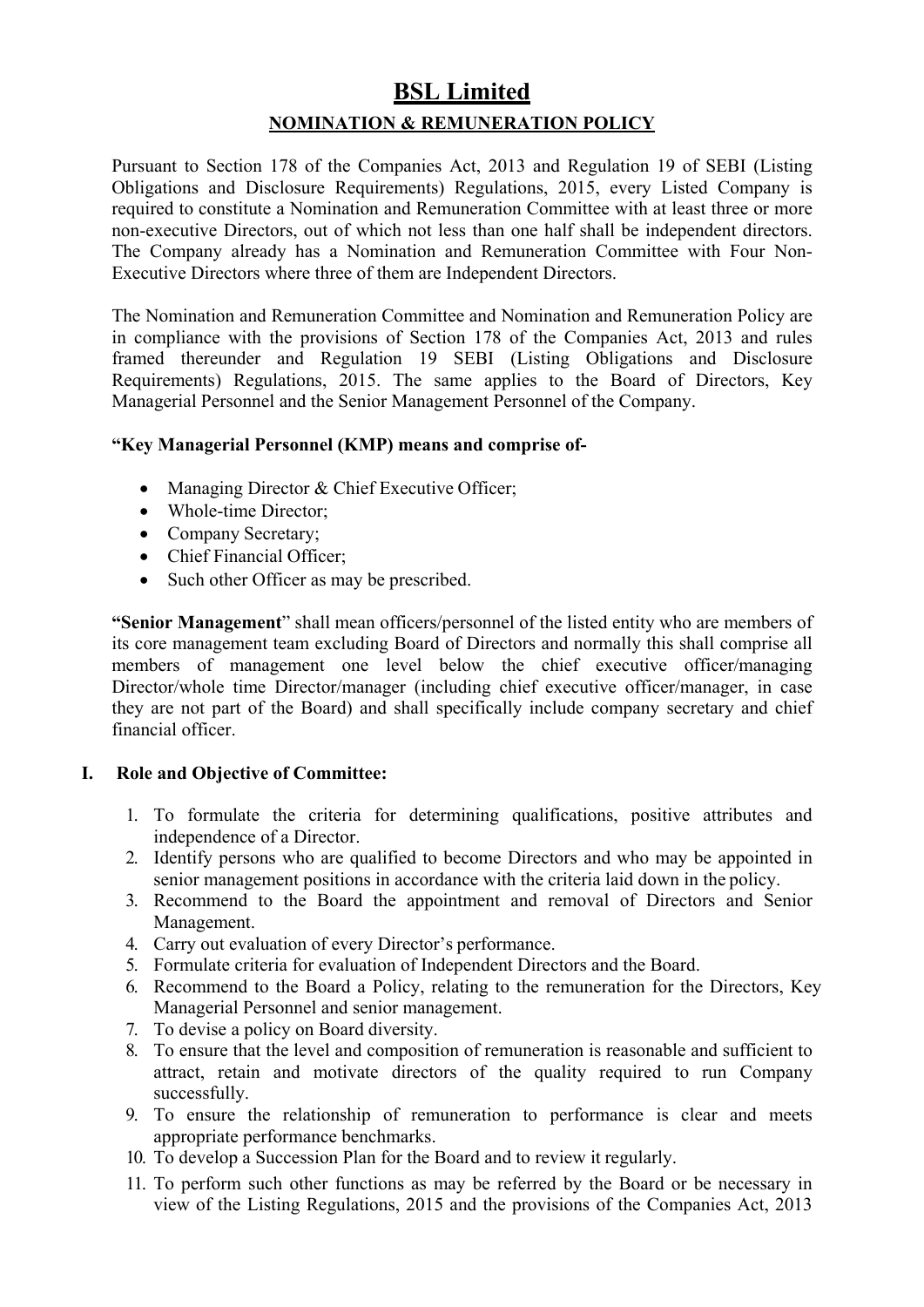and Rules made thereunder.

12. Recommend to the board, all remuneration, in whatever form, payable to senior management.

# **II. Membership:**

- 1. The Committee shall comprise of at least three (3) Directors, all of whom shall be nonexecutive Directors and at least half of them shall be independent.
- 2. Minimum two (2) members shall constitute a Quorum for a Committee meeting.
- 3. Membership of the Committee shall be disclosed in the Annual Report.
- 4. Term of the Committee shall be continued unless terminated by the Board of Directors.

# **III. Chairman:**

- 1. Chairman of the Committee shall be an Independent Director.
- 2. Chairperson of the Company may be appointed as a member of the Committee but shall not Chair the Committee.
- 3. In the absence of the Chairman, the members of the Committee present at the meeting shall choose one amongst them to act as Chairman.
- 4. Chairman of the Nomination and Remuneration Committee could be present at the Annual General Meeting or may nominate some other member to answer the shareholders' queries.

# **IV. Frequency of Meetings:**

The meetings of the Committee shall be held at such regular intervals as may be required. However, the Committee shall meet atleast once in a year.

# **V. Committee Members' Interests:**

- 1. A member of the Committee is not entitled to be present when his or her own remuneration is discussed at a meeting or when his or her performance is being evaluated.
- 2. The Committee may invite such executives, as it considers appropriate, to be present at the meetings of the Committee.

# **VI. Voting :**

- 1. Matters arising for determination at Committee meetings shall be decided by a majority of votes of Members present and voting and any such decision shall, for all purposes, be deemed to be a decision of the Committee.
- 2. In the case of equality of votes, the Chairman of the meeting will have a casting vote.

# **VII. Secretary:**

The Company Secretary of the Company shall act as Secretary of the Committee.

## **VIII.Appointment of Directors/KMP/Senior Management:**

While recommending a candidate for appointment, the Committee shall have regard to:

• Assessing the appointee against a range of criteria which includes but not limited to qualifications, skills, experience, background and other qualities required to operate successfully;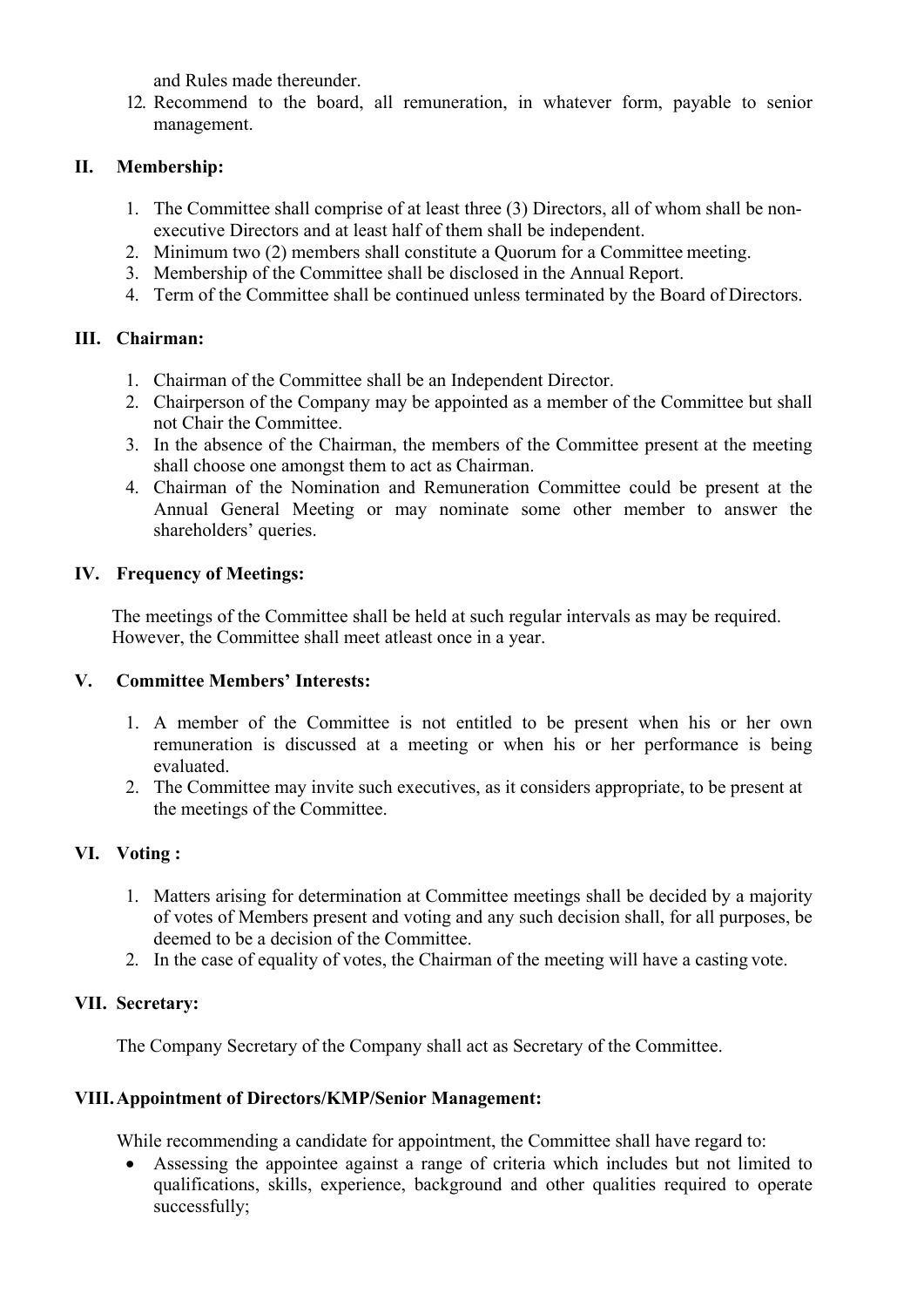- The experience and knowledge that the appointee brings to the role of KMP/Senior Officials, which, in turn, will enhance the skill sets and experience of the Board as a whole;
- The nature of existing positions held by the appointee including directorship and such other relationship and the impact of the same on the Company's welfare.

#### **IX. Letter of Appointment:**

Each Independent Director is required to sign the duplicate copy of the letter of appointment issued by the Company, which contains the terms and conditions of his/her appointment.

#### **X. Policy on Board Diversity:**

The Nomination and Remuneration Committee shall ensure that the Board of Directors have the combination of Directors from different areas/fields or as may be considered appropriate in the best interests of the Company. The Board shall have at least one Board member who has accounting/financial management expertise.

#### **XI. Remuneration of Directors, Key Managerial Personnel and Senior Management:**

The salaries of Directors, Key Management Personnel and other senior officials shall be based and determined on the individual person's responsibilities and performance and in accordance with the limits as prescribed statutorily, if any.

#### **1. Fixed Pay:**

The Key Management Personnel (KMP) and Senior Management shall be eligible for a monthly remuneration as may be approved by the Board on the recommendation of the Committee in accordance with the statutory provisions of the Companies Act, 2013, and the rules made thereunder for the time being in force. The salary paid need to be competitive and reflective of the individual's role, responsibility and experience in relation to performance of day-to-day activities to be usually reviewed on an annual basis.

#### **2. Minimum Remuneration:**

If, in any financial year, the Company has no profits or its profits are inadequate, the Company shall pay remuneration to its Managerial Personnel in accordance with the provisions of Schedule V of the Companies Act, 2013 and if it is not able to comply with such provisions, with the prior approval of the concerned authorities.

#### **3. Provision for excess remuneration:**

If any Managerial Personnel draws or receives, directly or indirectly by way of remuneration any such sums in excess of the limits prescribed under the Companies Act, 2013 or without the prior sanction of the concerned authorities, where required, he/she shall refund such sums to the Company and until such sum is refunded, hold it in trust for the Company. The Company shall not waive recovery of such sum refundable to it, unless permitted by the concerned authorities.

#### **4. Increment:**

Increments to the existing remuneration/compensation structure may be recommended by the Committee to the Board, which should be within the slabs approved by the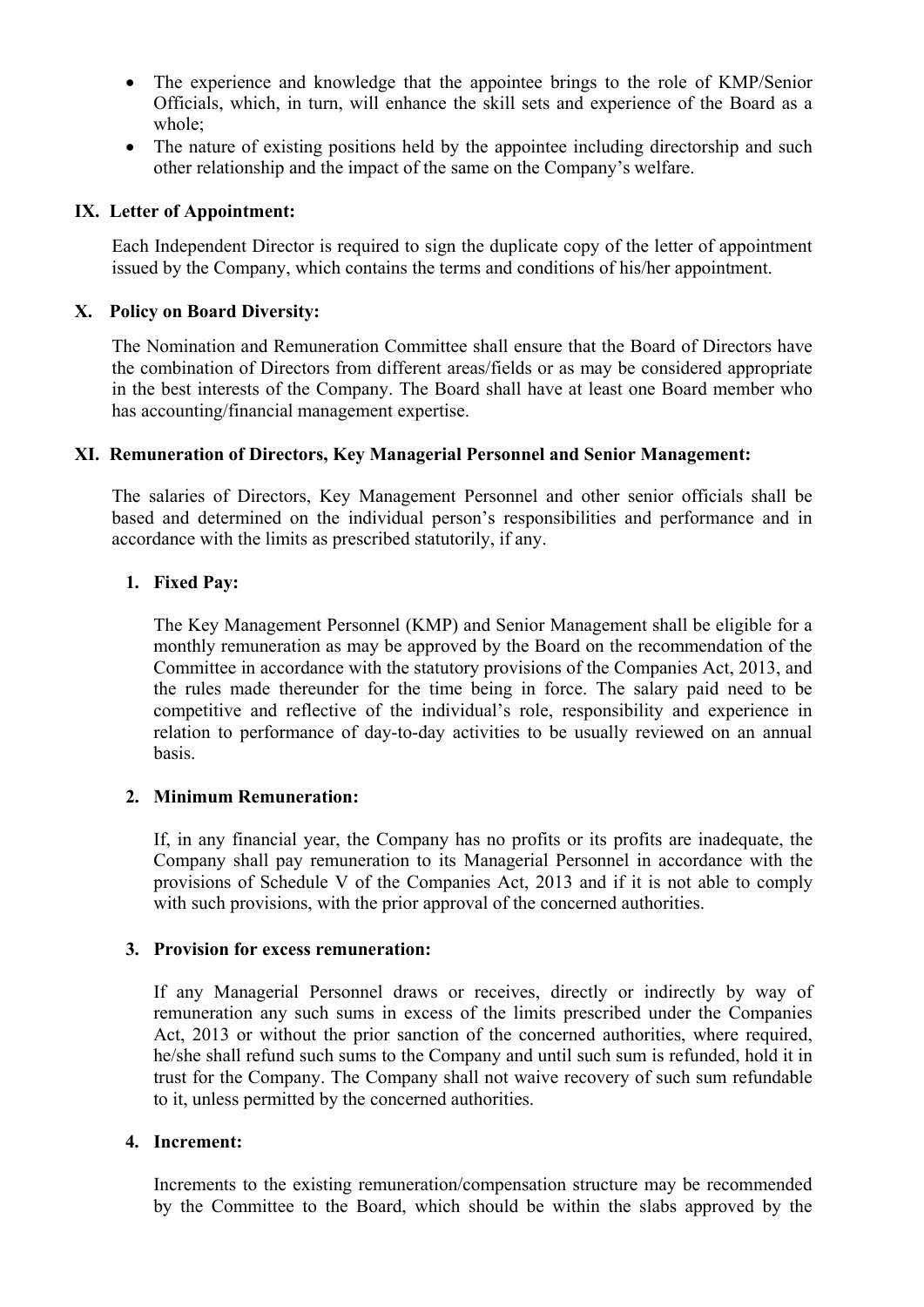Shareholders in the case of Managerial Person.

#### **XII.Remuneration to Non-Executive/Independent Director:**

#### **1. Remuneration/Commission:**

The remuneration/commission shall be in accordance with the statutory provisions of the Companies Act, 2013, and the Rules made thereunder for the time being in force.

# **2. Sitting Fees:**

The Non- Executive/Independent Director may receive remuneration by way of fees for attending meetings of Board or Committee(s) thereof. Provided that the amount of such fees shall not exceed the maximum amount as provided in the Companies Act, 2013, per meeting of the Board or Committee or such amount as may be prescribed by the Central Government from time to time.

#### **Other Provisions:**

- Section 197(1) of the Companies Act, 2013 provides for the total managerial remuneration payable by the Company to its Directors including Managing Director and Whole Time Director, and its Manager in respect of any financial year shall not exceed eleven percent of the net profits of the Company computed in the manner laid down in Section 198 in the manner as prescribed under the Act.
- The Company, with the approval of the Shareholders and Central Government, may authorise the payment of remuneration exceeding eleven percent of the net profits of the company, subject to the provisions of Schedule V.
- The Company may, with the approval of the shareholders, authorise the payment of remuneration upto five percent of the net profits of the Company to any one of its Managing Director/Whole Time Director/Manager and ten percent in case of more than one such official in accordance with the provisions of Companies Act, 2013.
- The Company may pay remuneration to its Directors, other than Managing Director and Whole Time Director upto one percent of the net profits of the Company, if there is a Managing Director or Whole Time Director or Manager and three percent of the net profits in any other case.
- The Independent Directors shall not be entitled to any Stock Option.

#### **XIII.Evaluation/ Assessment of Directors/ KMPs/Senior Management of the Company**

The evaluation/assessment of the Directors, KMPs and the senior Management of the Company is to be conducted on an annual basis and to satisfy the requirements of the Listing Regulation, 2015.

The following criteria may assist in determining how effective the performance of the Directors/KMPs/Senior Management has been:

- Leadership & stewardship abilities
- Assess policies, structures & procedures
- Regular monitoring of corporate results against projections